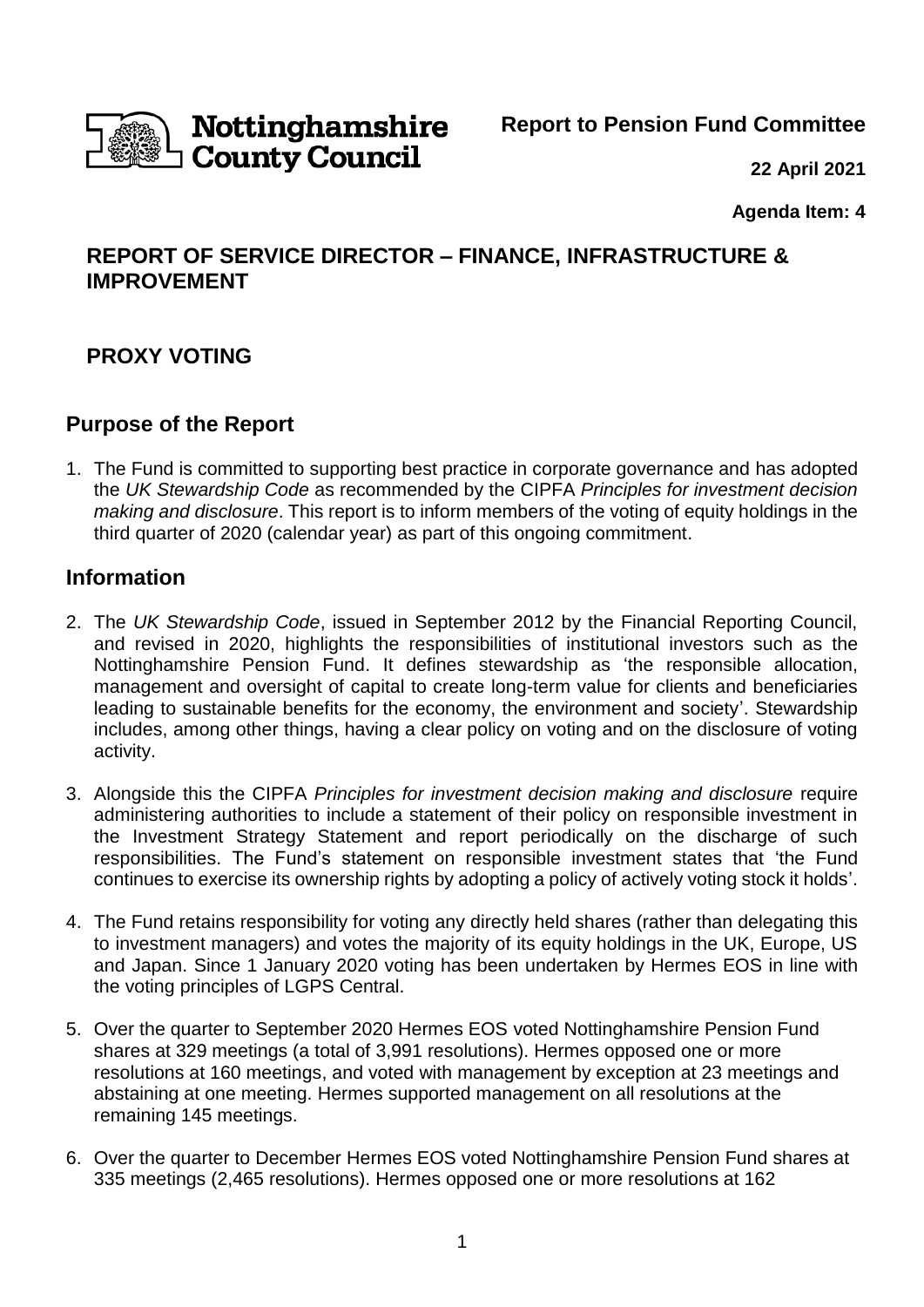meetings, and voted with management by exception at 6 meetings and abstaining at one meeting. Hermes supported management on all resolutions at the remaining 166 meetings.

7. An overview of the Hermes EOS voting activity and detailed analysis of the key issues during the quarter will be published on the Fund website:

<http://www.nottspf.org.uk/about-the-fund/investments>

and with the meeting papers on the Council Diary:

<http://www.nottinghamshire.gov.uk/dms/Meetings.aspx>

## **Statutory and Policy Implications**

8. This report has been compiled after consideration of implications in respect of finance, the public sector equality duty, human resources, crime and disorder, human rights, the safeguarding of children, sustainability and the environment and those using the service and where such implications are material they are described below. Appropriate consultation has been undertaken and advice sought on these issues as required.

## **RECOMMENDATION/S**

9. That Nottinghamshire Pension Fund Committee members consider whether there are any actions they require in relation to the issues contained within the report.

**Report Author: Ciaran Guilfoyle Investments Officer**

**For any enquiries about this report please contact: Ciaran Guilfoyle**

## **Constitutional Comments (KK 08/04/2021)**

10.The proposal in this report is within the remit of the Nottinghamshire Pension Fund Committee.

## **Financial Comments (TMR 08/04/2021)**

11.There are no financial implications arising directly from this report.

#### **Background Papers and Published Documents**

Except for previously published documents, which will be available elsewhere, the documents listed here will be available for inspection in accordance with Section 100D of the Local Government Act 1972.